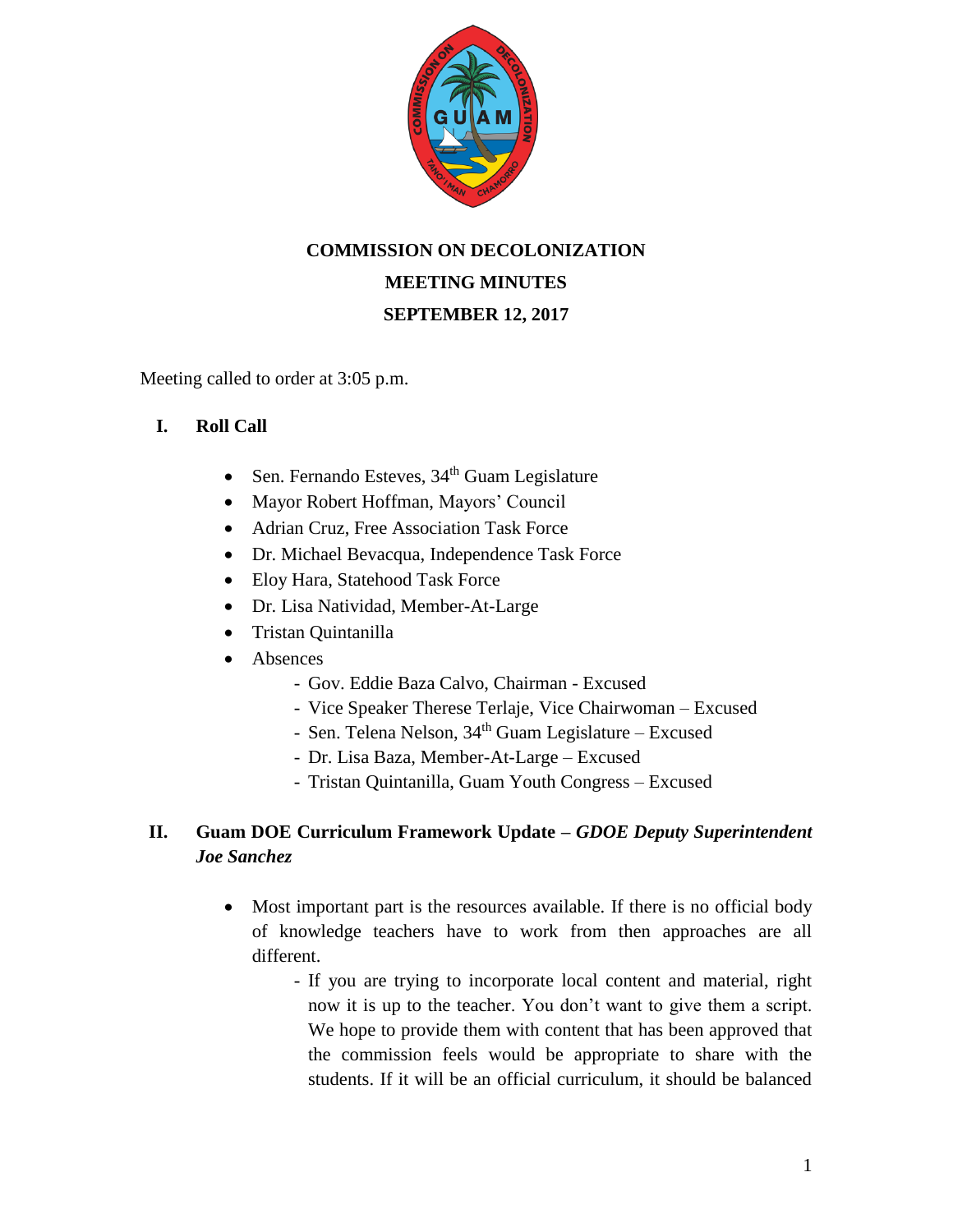

and provide all information that's factual. It should not lean in a particular direction. The DOE can do all the technical parts.

- We want to make sure that the websites, documents, and information we read is appropriate for us to use. Education systems really have a legitimizing power in the community. What a teacher says, students tend to believe. We want to make sure it is a planned body of knowledge. We will take care of making the curriculum itself. You could give us the okay to use material from the websites, and that could be the way.
- When we create sample lesson plans and topics, we can bring that to you and get your input and see if you'd like to make recommendations.
- Sen. Esteves Do you have an idea of how you want to break it down in term of units. Has there been discussion as where you want to start. How do you blend this in so it can actually make sense.
- Joe Sanchez the intent is to raise consciousness. The reason kids don't know about it is because it is limited right now to one class – Guam history. If you think of the educational system's impact on the generations. If it is not in the curriculum, we are assuming they are getting their information from somewhere else. The long term is a k-12 perspective to deepen the conversation over the course of 5, 10, 20 years.
	- How do we facilitate discussion among students who are not allowed to participate? It is inevitable
- Dr. Natividad that is a relief knowing we will not be handling creating the curriculum. I suggest for next meeting to invite those who were a part of the writing last year.
- Executive Director DOE work session September 21, 3pm
- Joe Sanchez some of the position papers are very deep. We would have to develop a vocabulary list. Those are sources we could use.
- Sen. Duenas  $I$  was wondering in view of the fact that the plebiscite has not yet been decided legally – whether it will be open or waiting
- Joe Sanchez we are talking about what we would put in writing. If it has not been determined, then we would say that and be open to students about that. When that changes, we would just inform all the teachers about the update.
- Sen. Duenas I think that is a paramount question.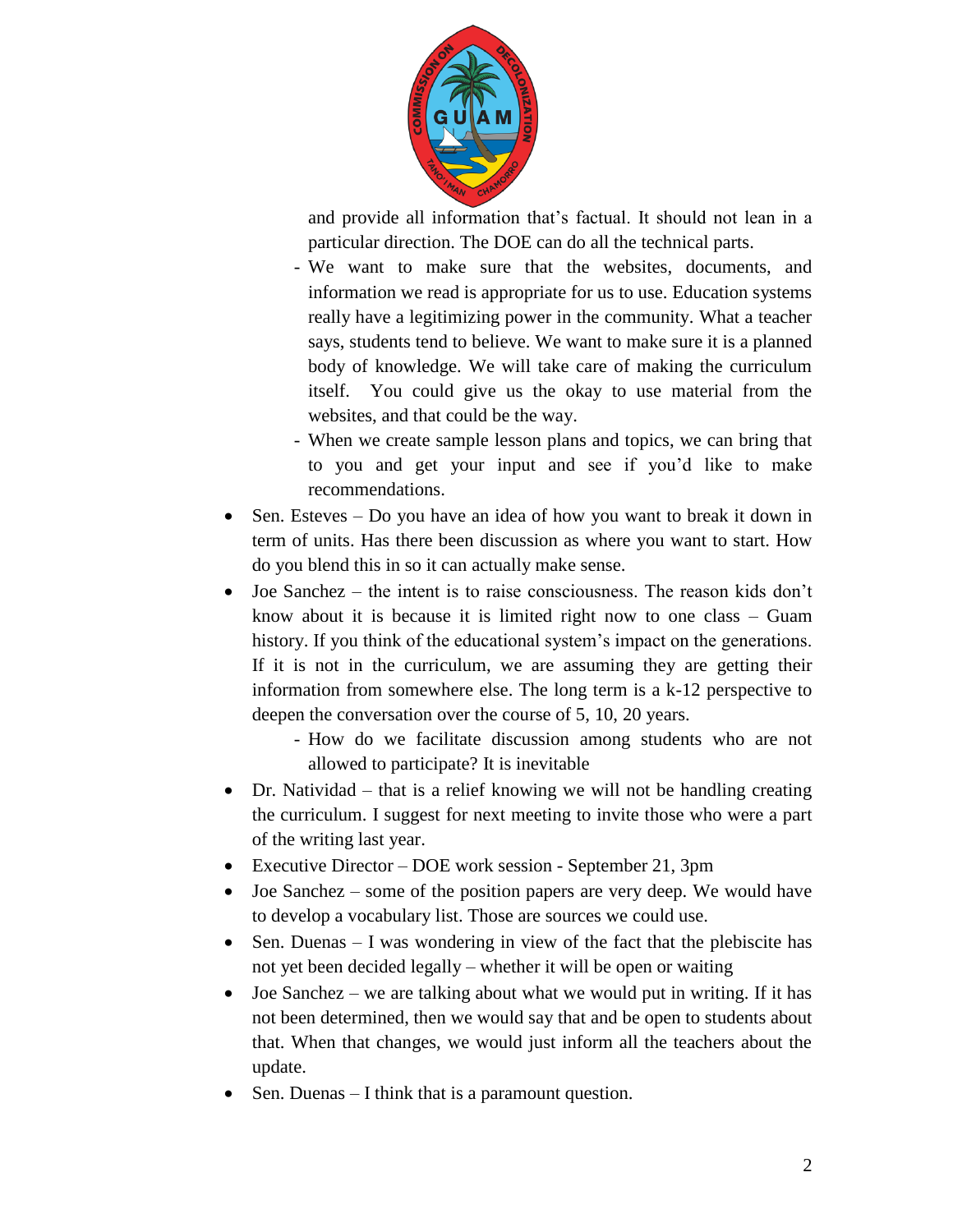

# **III. Approval of Minutes: August 1, 2017**

 **Eloy Hara – motion to approve with corrections – add Sen. Duenas** - **Second by Dr. Natividad**

# **IV. General Assembly – Political and Decolonization Committee (Fourth Committee)**

- Executive Director The governor has shown interest in attending. We are looking at 1st and 10th so far. He has blocked his schedule.
- Adrian Cruz– I think the second person to go on should be a non- task force person, like Dr. Natividad.
- Dr. Natividad I am on sabbatical, so I will be available to go.
- Adrian Cruz– If the task forces went, we'd have to raise our own money and pay our own way.
- Dr. Natividad Usually the governor will get 7 minutes. It might be reduced to 3 minutes for testimony.
- Dr. Bevacqua we are fundraising for people from our task force to go.
- Sen. Esteves If it is appropriated for 2017, I understand it was a rollover budget. If there was funding for travel for two people, would the governors travel be funded from the commission or out of his office?
- Dr. Natividad –we have to make sure we are there a certain amount of days. It all depends how many people come to speak. It's better to have the flexibility built in.
- Dr. Bevacqua We are sending two from Guam and three from California. We are also appealing to people residing in the East coast to go as well. Should we decide who is the second person who would go?
- Adrian Cruz **I nominate Dr. Natividad, seconded by Robert Hoffman.**
- Dr. Bevacqua You should not coordinate with the country offices about meeting.
- Dr. Natividad I will connect with former Speaker Won Pat to see what kind of connections she made.
- Sen. Duenas what kind of statement will they make?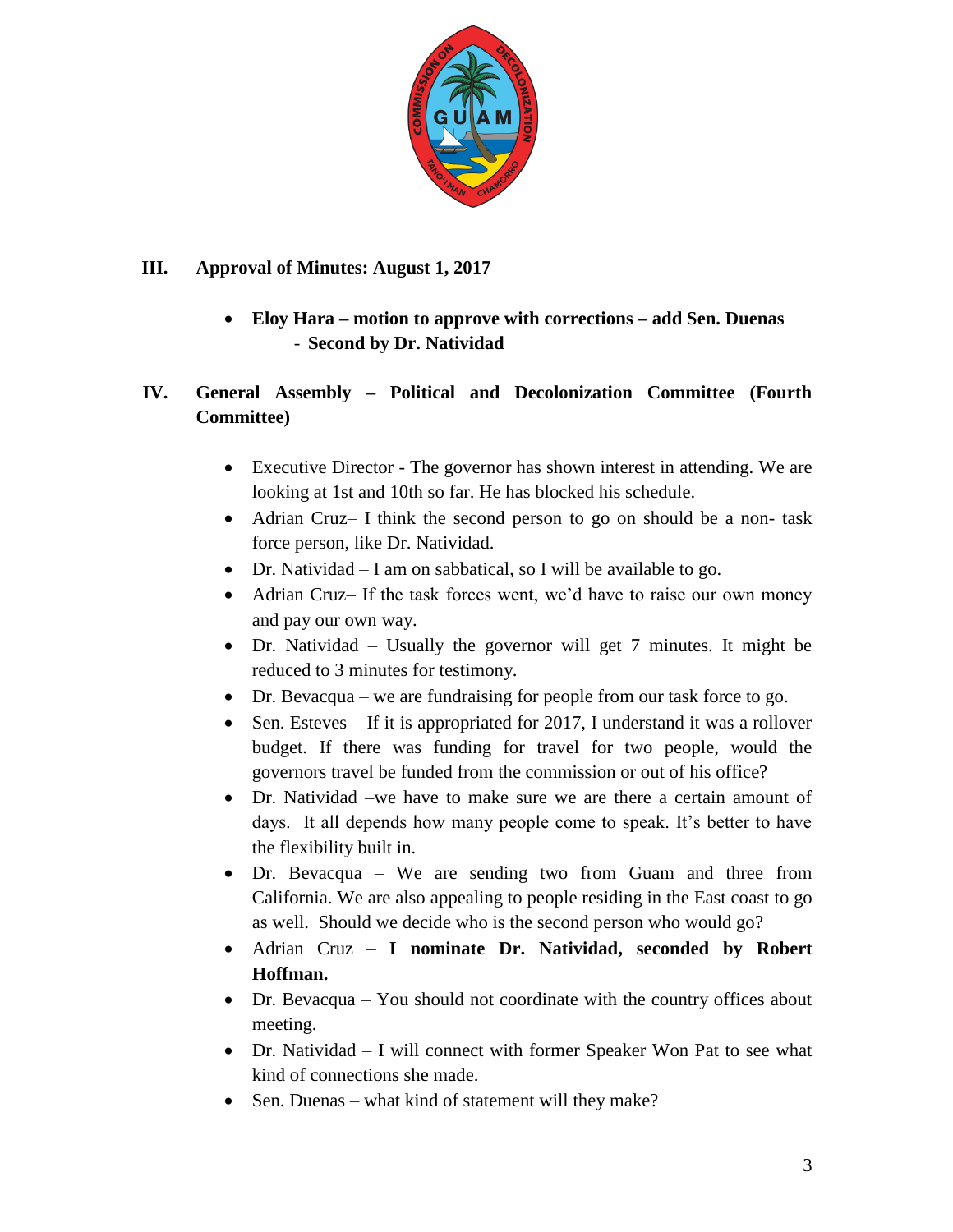

- Dr. Bevacqua they will comment on the state of Guam
- Sen. Duenas I would like to make sure what they present is on behalf of the commission itself and not themselves.
- Dr. Natividad we should speak to each other to strategize so that we do not say the same things since there is so little time.
- Sen. Esteves I'm trying to see if I go, I would be speaking in my capacity as a senator. I think for fairness I would not be advocating for any particular task force. If I were to provide testimony, which I am thinking of doing, it would be on my personal experiences.
- Dr. Natividad  $-1$  think the greatest value of these testimonies is that it shows that we actually care about it. There was a lull for almost a decade. It communicates that we are serious.
- Sen. Duenas in regards to fundraising, are task forces authorized to legally fundraise? In the beginning we were advised we could not.
- Executive Director We will verify with legal.
- Tristan Quintanilla Would it be prudent to have youth congress representation?
- Sen. Esteves you can check to see if they will send you.

### **V. War Reparations Statement**

- $\bullet$  Dr. Bevacqua I put in some of the points that were made. Some of the problematic issues were in term of funding source, limitations of who could receive compensation, and 5% would go to a funding office that has done nothing about educating. They have done no meetings on Guam. People say the Congresswoman's office only advises them to check a website. In the end it calls on congresswoman to find a new source of funding and hold meetings on Guam to educate the community.
- Sen Duenas It may be a good idea for us to look into how the Aleutians were paid. There is a big difference though as they were relocated for protection, while Guam was subjugated to forced labor, massacre.
- Eloy hara I appreciate the sentiment, but my mission has always been to educate eligible voters. This also comes to my theory that this has nothing to do with eligible voters. I agree that we are paying ourselves on this effort, which we shouldn't have to. The US without consulting with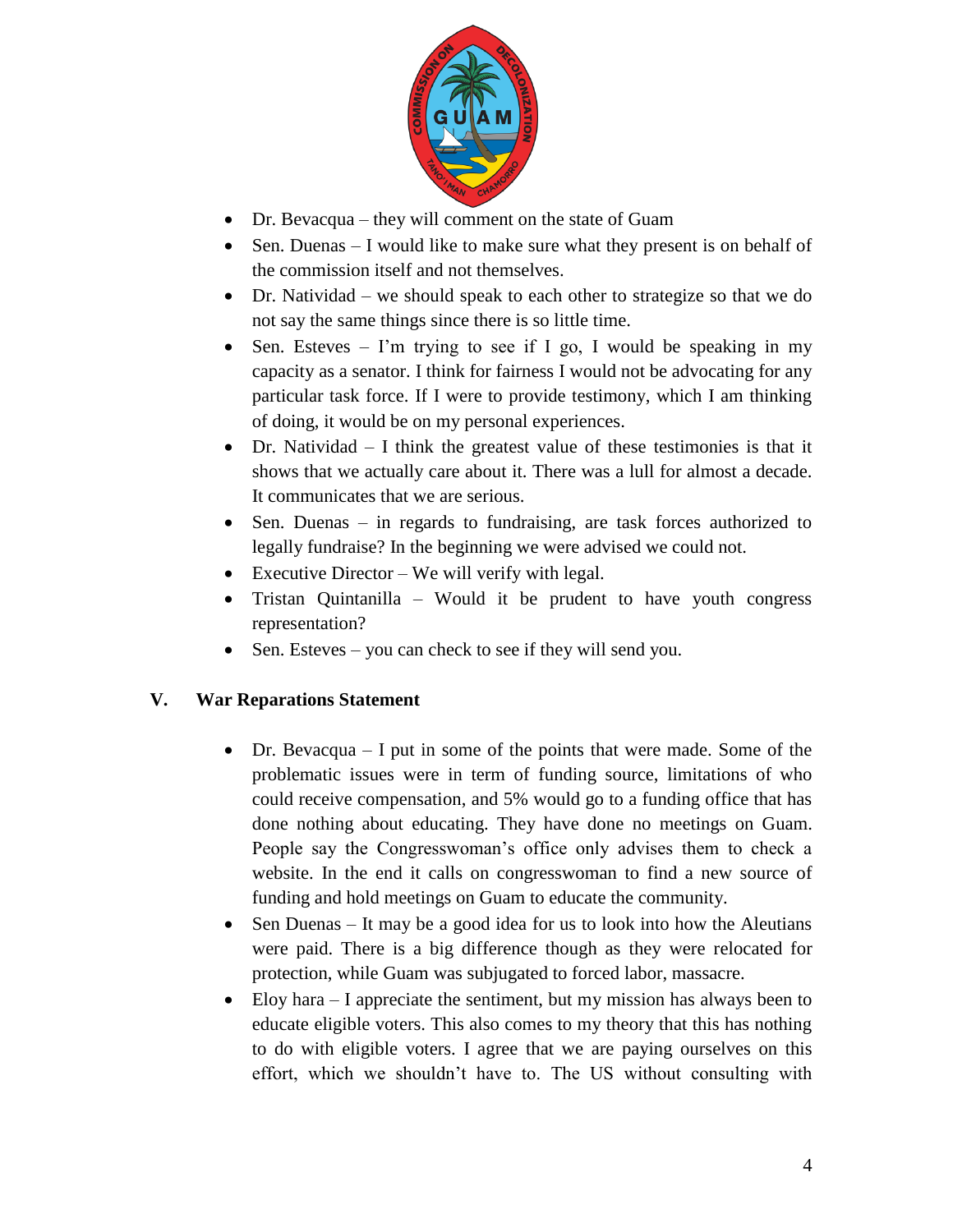

Guam, made these decisions. We are citizens at their convenience. I don't think these things are not really a part of our mission.

- Adrian Cruz  $-$  I kind of agree. Especially this last part to call upon the congresswoman to immediately secure new funding. I think this is out of our purview. We can make a blanket statement that says this is another example of how colonization is playing around with us and we call on whoever's purview it is to look into it further. We are educating that this is another example of why we need to decolonize.
- Eloy Hara back in the late 80s, former Speaker Unpingco, B.J. Cruz, and I testified. The war reparations is something Guam was cheated out of. However, my concern is again that I don't really believe this is our function. We can note them to take a look at this issue. If anything, I think it should come from the Governor, who is the Chairman.
- Dr. Natividad I think the consensus was that we would provide a statement. I think the point of contention is the last paragraph that calls on the Congresswoman to take action. I support this last paragraph. If we don't say something and try to do something, and I think we as a Commission need to hold left on this issue. It is the only entity that looks at our human rights as a people. It is okay to say this is a horrible deal for us. It is such a mockery for our people to accept that bill.
- Eloy Hara I apologize, Dr. Bevacqua. I think you've done a good job. I am just basing this on the principle.
- Adrian My suggestion is that we add in a small section highlighting how this is an example on colonialism. We also would say we urge her as opposed to call on her.
- Sen. Esteves  $-1$  think historical reference is important to show how we even got here.
- Sen. Duenas peace treaty of 1950. Apparently the US absolved Japan of taking care of Guam. The secretary of state said that the people of Guam would have to turn to congress to make good. I think McCain said he was willing to get the funding from Congress to pay only the living survivors.
- Eloy Ben Blas, Underwood, and Madeline had a dinner, and everyone agreed they would accept 1990 cutoff date. Madeline showed up and spoke that Guam rejected it and wanted all or nothing. I'm just giving you some history on that.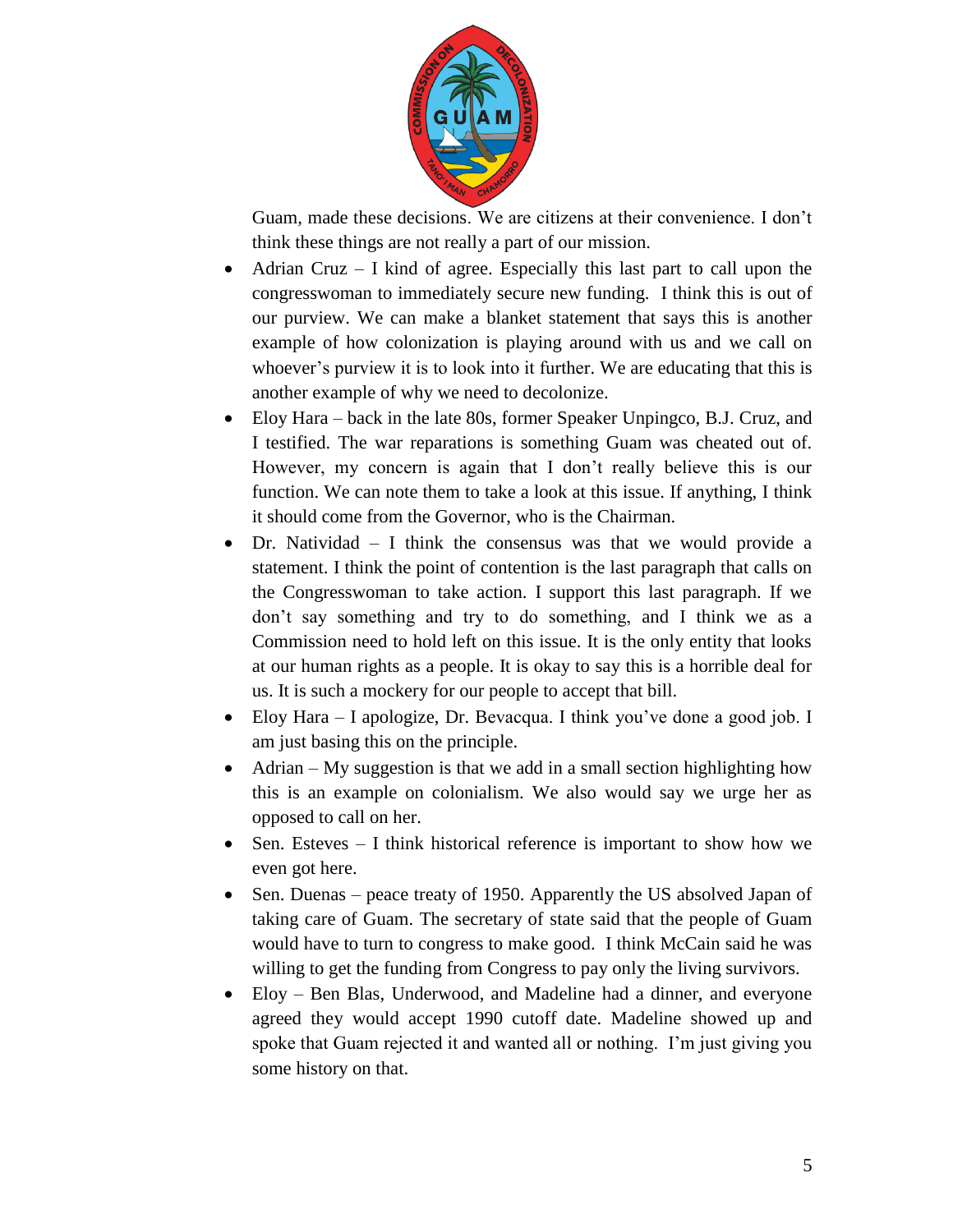

- Executive Director Revisions will be short revisions to the final paragraph and an added part.
- Dr. Natividad –our silence was really making a statement. I think tabling at this point will kill any initiative.
- Sen. Esteves might I suggest making it now as the budget has not yet been set.
- Adrian Cruz– **Motion to accept this with the following edits:**
	- **Brief historical background, edits to final paragraph, and part about relation to decolonization. Motion passes.**

# **VI. Executive Director's Report**

- We have some great questions and discussion from teachers at the doe presentation, and I sent those out to the task forces.
- We are looking at the websites. Each task force has a tab on the Commission website decol.guam.gov.
- Mariana has been going to MARC scanning things to be available. For stuff at the Agana library, it is illegal to take the things from the library, but we are working something out where we can scan those as well.
- Visiting mission letter has been received, and there are things being done
- We are looking into internships and service learning and are in contact with Eloise. We are trying to find the best way to operate as an office.
- Mariana and I will schedule separate procurement meetings in the interest of time

# **VII. Financial Report**

- Free Association
	- FY 16: \$15,040.00
	- FY 17: \$50,000.00
- Independence
	- FY 16: \$25,134.70
	- FY 17: \$43,310.00
- Statehood
	- FY 16: \$52,617.02
	- FY 17: \$45,000.00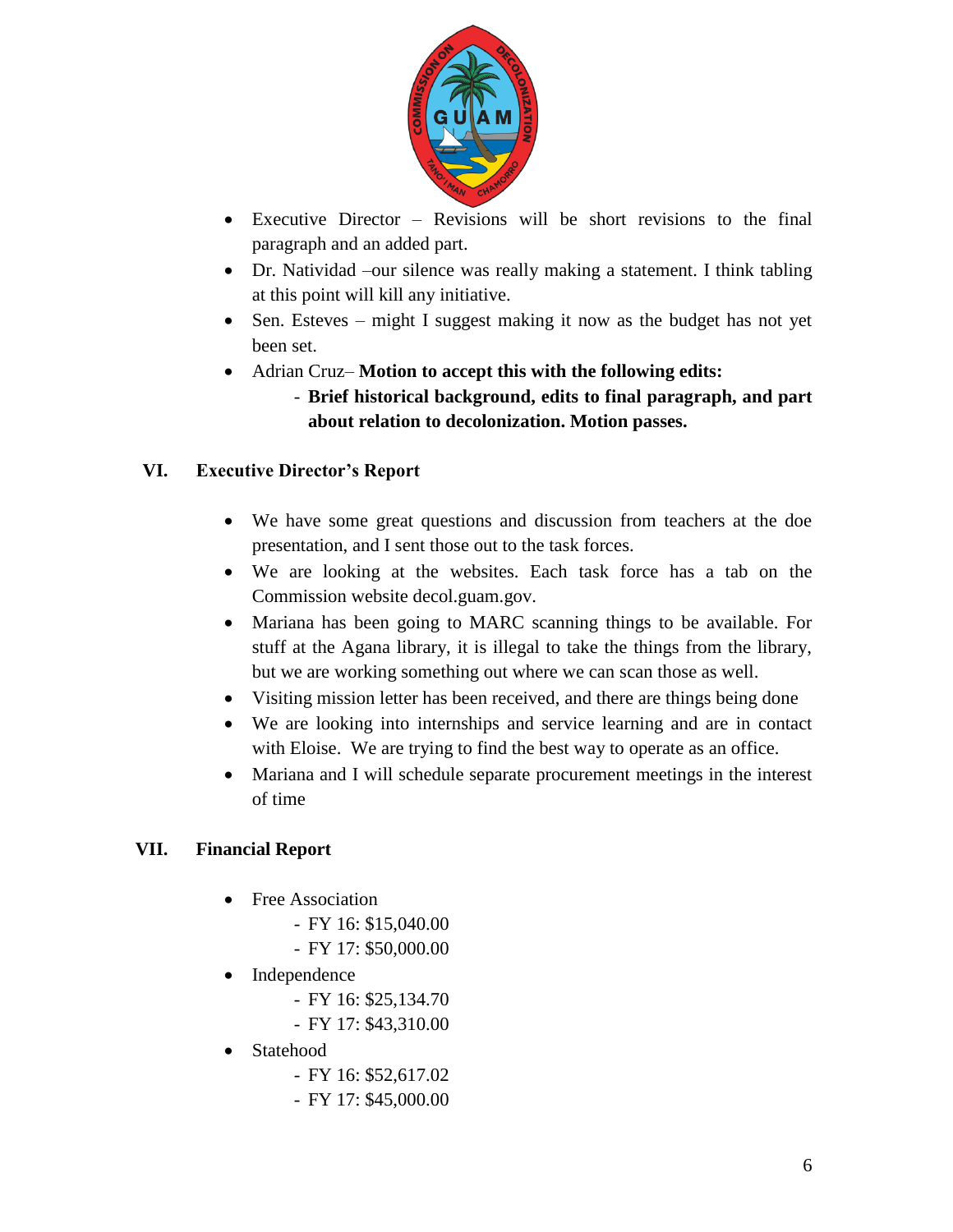

- DOI Grant for Self-Determination Educational Outreach
	- Funding Available: \$179,000.00
		- (\$121,000 allocated for Self-Governance Study, including advertising for IFB)
- Local Funding for Educational Outreach
	- Funding Available: \$15,044.00
		- \$4,800.00 encumbered for Commission on Decolonization website creation and annual maintenance
		- \$416.00 encumbered for GCC Procurement Classes Module 1

# **VIII. Task Force Updates**

- Free Association *Adrian Cruz*
	- We are just awaiting word whether it is okay for the task force to do fundraising to go. Monthly meetings are last Wednesday at 7pm.
- Independence *Dr. Michael Bevacqua*
	- Last month we had village meeting in Dededo, general assembly and teach in.
	- Next is September 21 and will focus on Puerto Rican plebiscite HSS106 UOG 6PM.
	- Next village meeting September 26 in Tamuning,
	- Next General assembly September 28 at Chamorro Village
- Statehood *– Sen. Eddie Duenas*
	- Next week I will have meeting with the Mayors' Council asking them to make it as a project in their own village and invite us to come and speak.
	- Executive Director if you have events, please send it to us so we could put it out to our media partners as well to get more traction.

# **IX. Next Subcommittee Meetings**

- Self-Governance Study (September 13, 3 p.m.)
	- Sen. Duenas I received the email about Japanese students joining us Thursday at the working session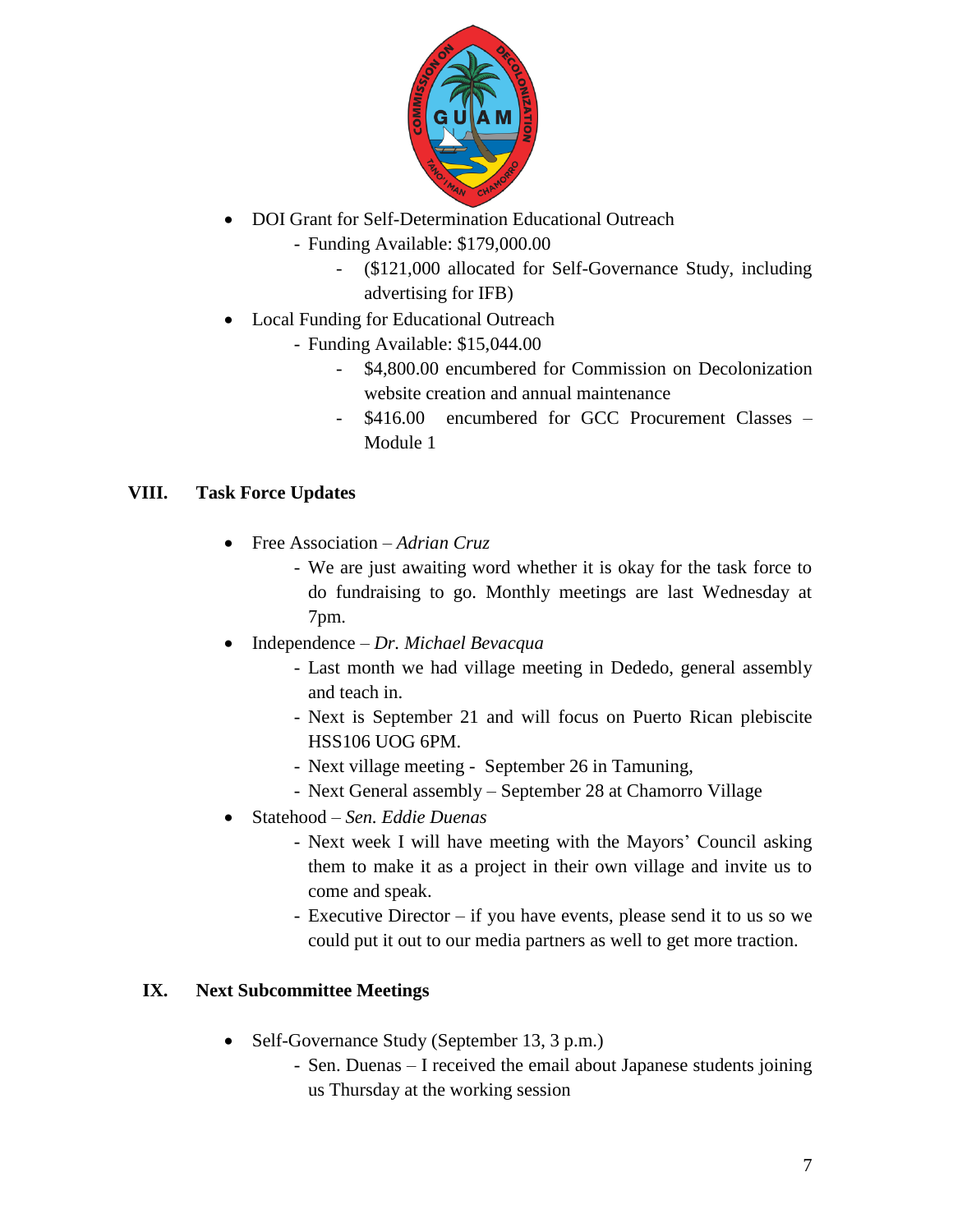

- Dr. Bevacqua they are two students here researching the North Korea threats and are interested in asking questions about decolonization and the different options.
- DOE Curriculum Framework (September 21, 3 p.m.)

## **X. Next Meeting: October 3, 2017**

#### **XI. Open Discussion**

- Mayor Hoffman would it carry more weight to call on Congress as opposed to just Congresswoman to find funding for this. We could send this to everybody: this is a clear example of decolonization.
- Sen. Esteves  $-$  I'm wondering if this could actually work against us going to Congress as a whole. You could probably get a legislative resolution out required by law with direct transmission to all of congress. If the committee could come up to the amendments to this and submit it to my office. I could have it turned into resolution format and submit it ASAP. A legislative resolution would hold more umph.
- Sen. Esteves maybe we can do electronic approval.
- Sen. Esteves this is something that has come from the COD, advocates for free association statehood and independence task forces to show overall support.
- Adrian Cruz **Motion Amendment to the letter: instead of addressing to madeline bordallo, address it to the congress and forward to Sen. Esteves for legislature.**
- Sen. Esteves I will send something out to you tomorrow at 11am. If I don't hear from you, I'm going to move forward. We could always make amendments on the floor at the hearing, but I'd like to just put it in right away. It would go to resolution format. You could all come out to the public hearing where we could make any changes.
- Dr. Natividad can I suggest we also proceed with letting this be a statement of the Commission just because we don't know about the outcome of the resolution. We could have two parallel things.